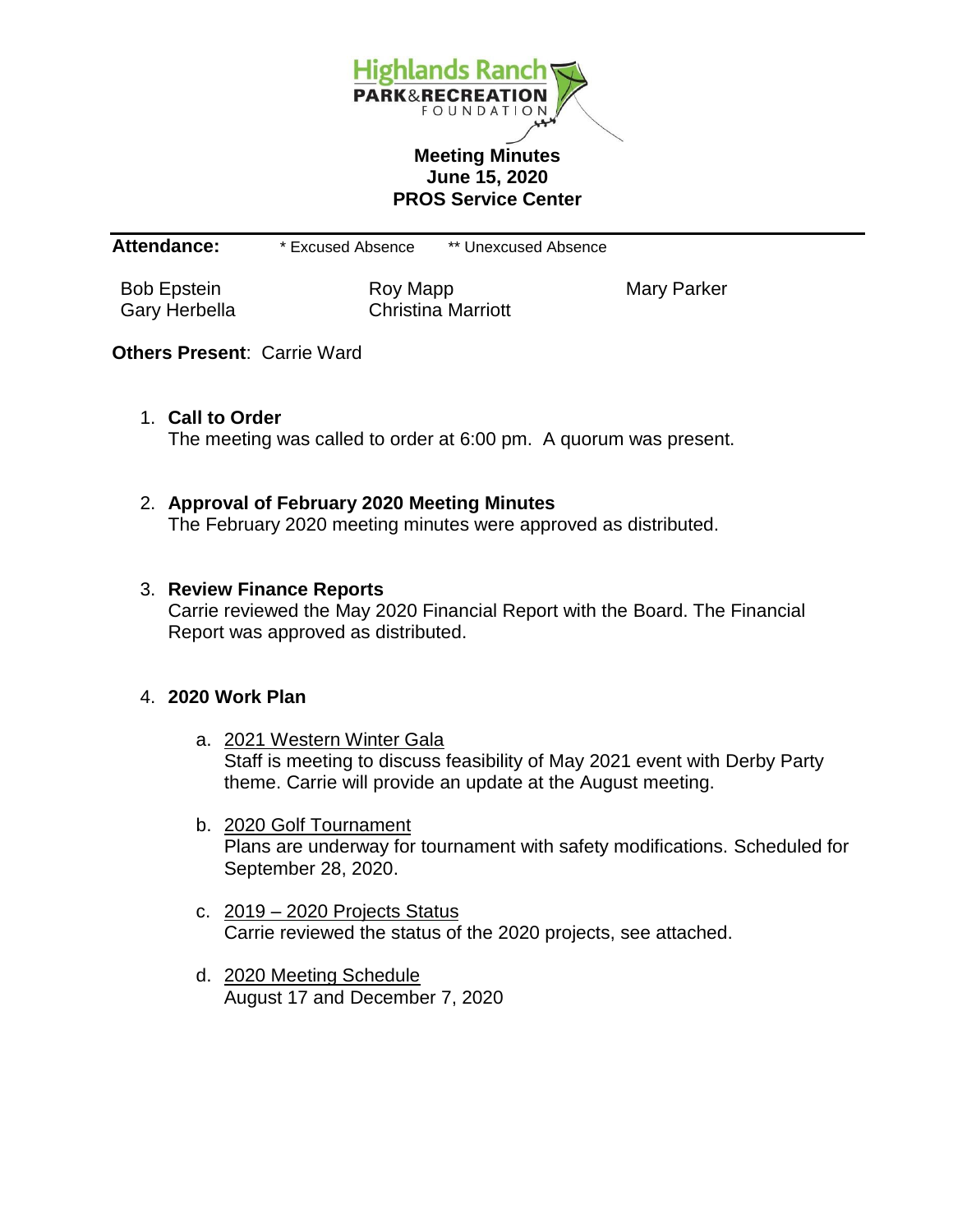### 5. **New Business**

- a. 2020 Funding Request for a New Santa House approved / \$3,000.00
- 6. **Next Meeting**: Monday, August 17, 2020, 6:00 pm / Tentatively at the Mansion

Agenda Items

- a. 2021 Fundraising Event at Mansion
- b. SCFD funding update
- c. Tour of Mansion projects funded by Foundation

**Adjourn** The meeting adjourned at 6:45 p.m.